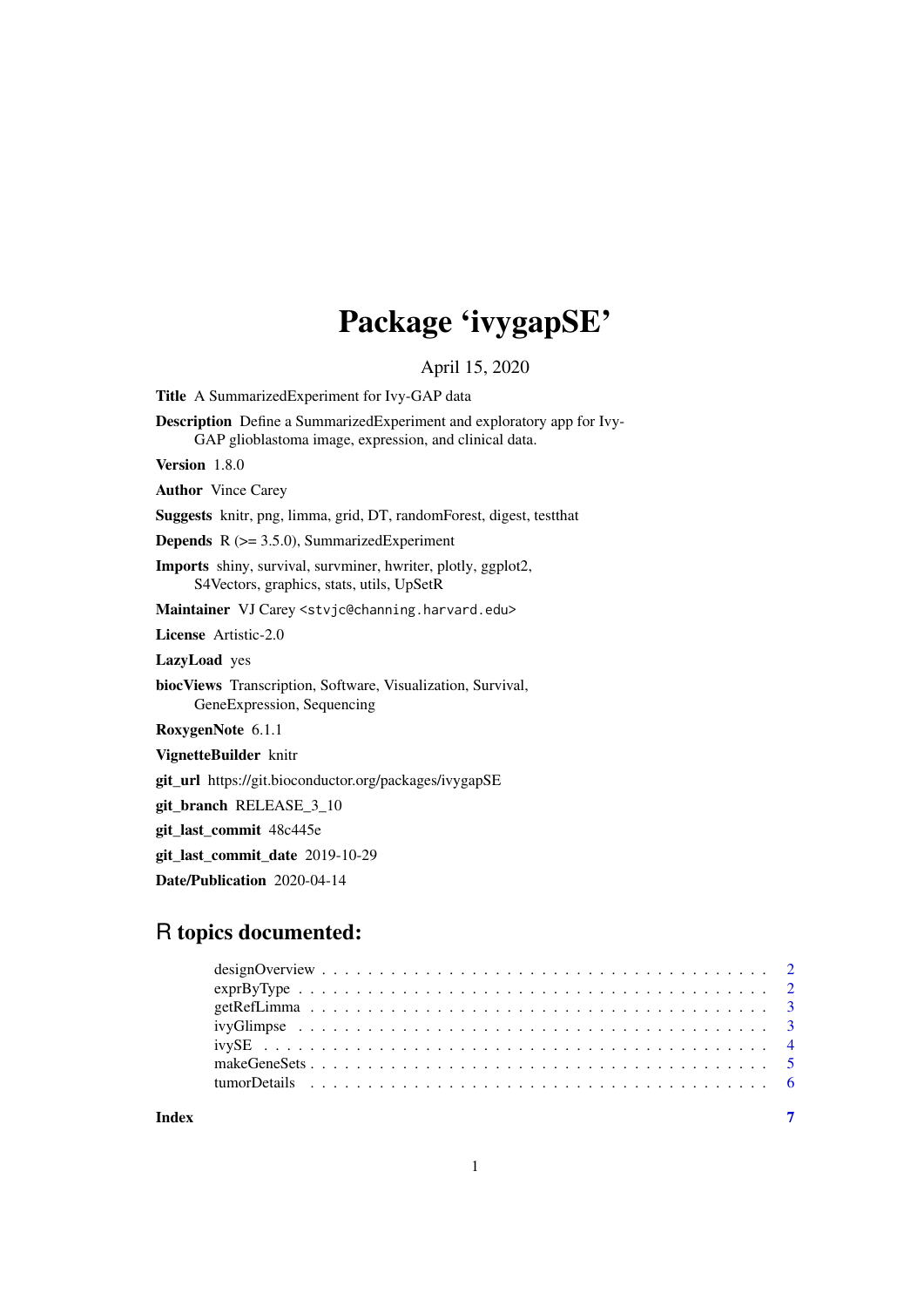<span id="page-1-0"></span>designOverview *render design overview*

# Description

render design overview render anatomic nomenclature

#### Usage

designOverview()

nomenclat()

#### Value

a rastergrob grob

#### Examples

designOverview()

| exprByType | simple plot of expression values by structure/expression-based selec- |
|------------|-----------------------------------------------------------------------|
|            | tion in IvyGAP                                                        |

# Description

simple plot of expression values by structure/expression-based selection in IvyGAP

# Usage

```
exprByType(sym, ...)
```
# Arguments

| sym      | a gene symbol found among 'rownames(ivySE)'   |
|----------|-----------------------------------------------|
| $\cdots$ | passed to plot, exclusive of ylab, xlab, axes |

#### Value

invisibly returns a list with two elements: exprs, the vector of expression values, and types, the vector of structure types

#### Examples

exprByType("MYC")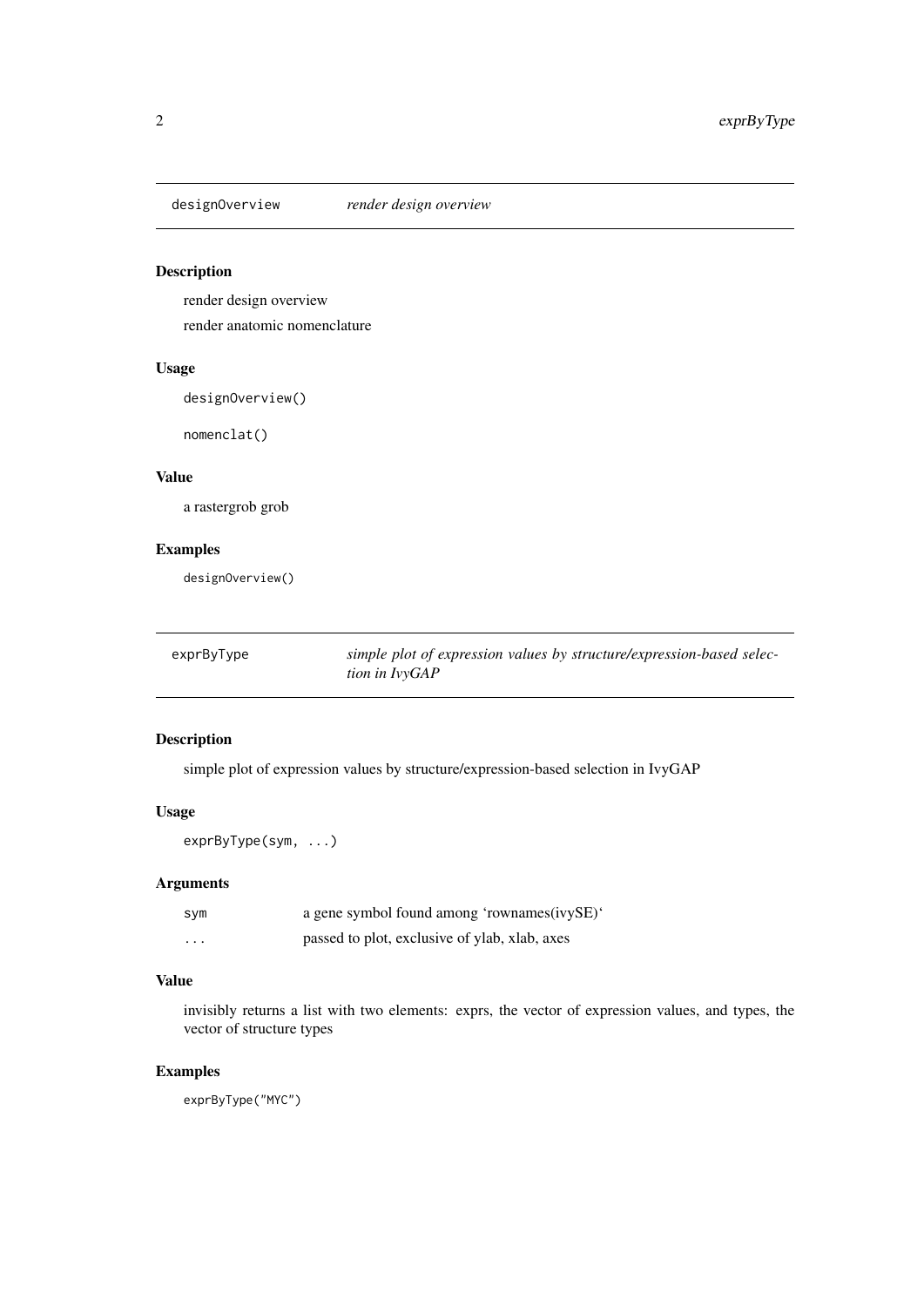<span id="page-2-0"></span>

| getRefLimma | provide access to a limma analysis of RNA-seq profiles for reference |
|-------------|----------------------------------------------------------------------|
|             | histology samples                                                    |

#### Description

provide access to a limma analysis of RNA-seq profiles for reference histology samples

#### Usage

```
getRefLimma()
```
#### Value

an instance of [MArrayLM-class](#page-0-0) representing regularized gene-wise ANOVAs

#### Note

Uses [download.file](#page-0-0) to acquire RDS of the output of [eBayes](#page-0-0) from a public S3 bucket. The limma model was fit using [duplicateCorrelation](#page-0-0) to address multiplicity of contributions per donor. Comparisons are to samples labeled CT-reference (cellular tumor, reference contributions), with coefficients 2-5 corresponding to CT-mvp (microvascular proliferation), CT-pan (pseudopalisading cells around necrosis), IT (infiltrating tumor), and LE (leading edge), respectively.

#### Examples

```
requireNamespace("limma")
ebout = getRefLimma() # is result of eBayes
colnames(ebout$coef)
limma::topTable(ebout,2)
```

|  | lvyGlimpse |
|--|------------|
|--|------------|

ivyGlimpse *simple app to explore image property quantifications in relation to survival and expression*

#### Description

simple app to explore image property quantifications in relation to survival and expression

#### Usage

ivyGlimpse()

# Value

Side effect of starting the app only.

#### Examples

if (interactive()) print(ivyGlimpse())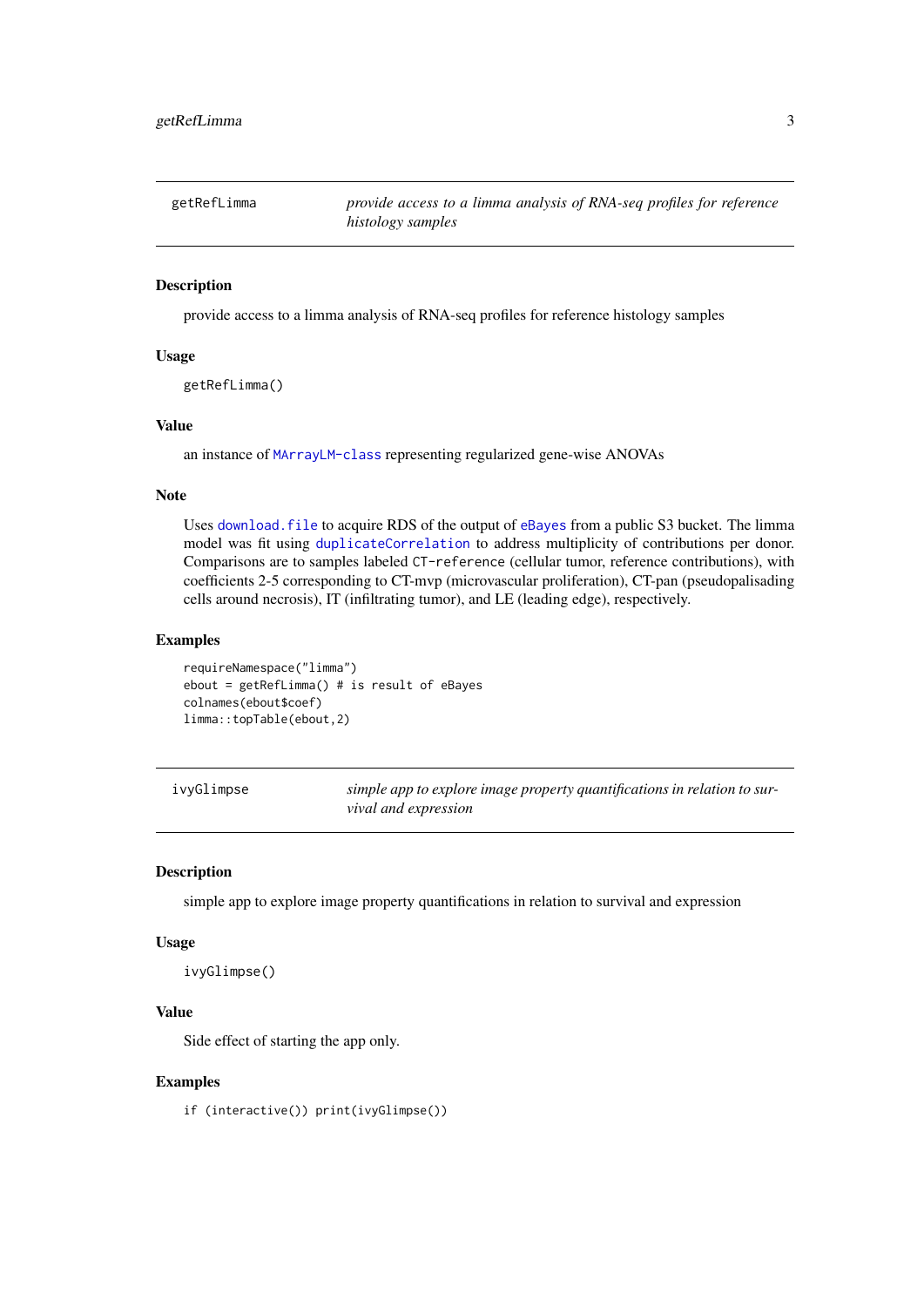<span id="page-3-0"></span>

#### Description

ivySE: SummarizedExperiment for IvyGAP expression data and metadata

#### Usage

ivySE

#### Format

SummarizedExperiment instance

#### Details

Archive: gene\_expression\_matrix\_2014-11-25.zip Length Date Time Name

50585 03-31-2015 13:27 columns-samples.csv 86153820 10-31-2014 14:04 fpkm\_table.csv 2015 11-24-2014 18:06 README.txt 1689619 10-31-2014 13:55 rows-genes.csv

——— ——- 87896039 4 files

——— ———- —– —-

#### Note

Expression data retrieved from [http://glioblastoma.alleninstitute.org/api/v2/well\\_know](http://glioblastoma.alleninstitute.org/api/v2/well_known_file_download/305873915)n\_ [file\\_download/305873915](http://glioblastoma.alleninstitute.org/api/v2/well_known_file_download/305873915)

# Source

processed from <glioblastoma.alleninstitute.org>; see Note.

## Examples

```
## Not run: # how it was made
ivyFpkm = read.csv("fpkm_table.csv", stringsAsFactors=FALSE,
      check.names=FALSE)
g = read.csv("rows-genes.csv", stringsAsFactors=FALSE)
library(SummarizedExperiment)
imat = data.matrix(ivyFpkm[,-1])
ivySE = SummarizedExperiment(SimpleList(fpkm=imat))
rowData(ivySE) = g
rownames(ivySE) = g$gene_symbol
col = read.csv("columns-samples.csv", stringsAsFactors=FALSE)
rownames(col) = col$rna_well_id
stopifnot(all.equal(as.character(col$rna_well_id),
     as.character(colnames(imat))))
```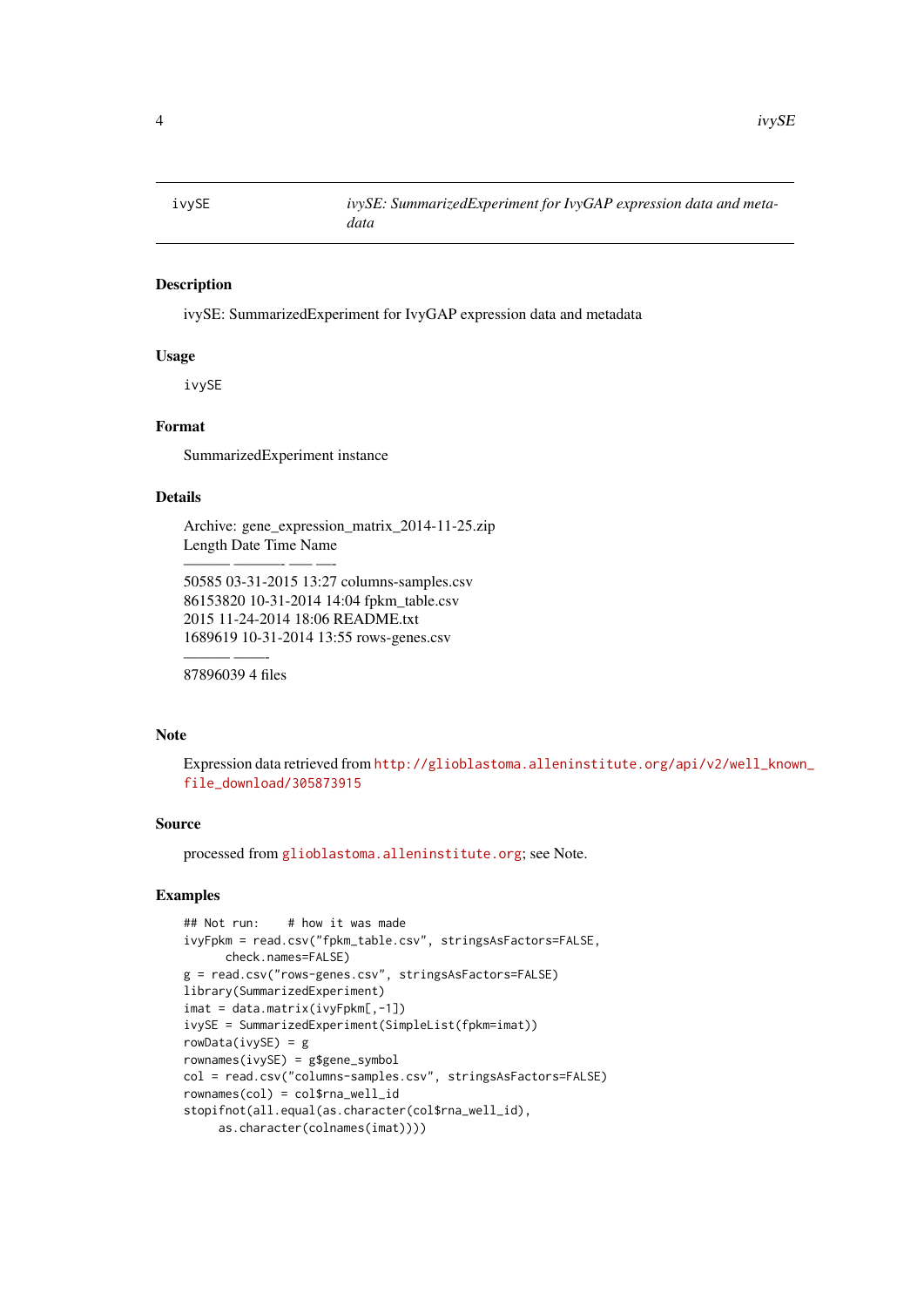#### <span id="page-4-0"></span>makeGeneSets 5

```
colData(ivySE) = DataFrame(col)
colnames(ivySE) = colnames(imat)
metadata(ivySE) = list(README=readLines("README.txt"))
metadata(ivySE)$URL = "http://glioblastoma.alleninstitute.org/static/download.html"
# metadata(ivySE)$builder = readLines("build.R")
de = read.csv("tumor_details.csv", stringsAsFactors=FALSE)
metadata(ivySE)$tumorDetails = de
subbl = read.csv("sub_block_details.csv", stringsAsFactors=FALSE)
metadata(ivySE)$subBlockDetails = subbl
bamtab = read.csv("bam.csv", stringsAsFactors=FALSE)
rownames(bamtab) = as.character(bamtab$rna_well)
bamtab[colnames(ivySE),] -> bamtreo
all.equal(rownames(bamtreo), colnames(ivySE))
colData(ivySE) = cbind(colData(ivySE), bamtreo)
## End(Not run)
data(ivySE)
names(metadata(ivySE))
```
makeGeneSets *demonstration of gene set construction for ivyGlimpse app*

#### Description

demonstration of gene set construction for ivyGlimpse app

#### Usage

makeGeneSets()

#### Value

list of gene sets with attributes facilitating dropdown construction – attr(,"fullTitle") is a list of strings associated with gene set elements (named list with vectors of gene symbols constituting sets of interest)

List of 4

\$ General: Ras-Raf-MEK-Erk/JNK signaling (26 genes)

```
: chr [1:26] "KRAS" "HRAS" "BRAF" "RAF1" ...
```
\$ Glioblastoma: RTK/Ras/PI3K/AKT Signaling (17 genes)

: chr [1:17] "EGFR" "ERBB2" "PDGFRA" "MET" ...

- \$ General: PI3K-AKT-mTOR signaling (17 genes)
- : chr [1:17] "PIK3CA" "PIK3R1" "PIK3R2" "PTEN" ...

\$ Ovarian Cancer: Putative tumor-suppressor genes in epithelial ovarian cancer (16 genes)

: chr [1:16] "DIRAS3" "RASSF1" "DLEC1" "SPARC" ...

- attr(\*, "fullTitle")=List of 4

..\$ glioRTK : chr "Glioblastoma: RTK/Ras/PI3K/AKT Signaling (17 genes)"

..\$ pi3k : chr "General: PI3K-AKT-mTOR signaling (17 genes)"

..\$ ovtumsupp: chr "Ovarian Cancer: Putative tumor-suppressor genes in epithelial ovarian cancer (16 genes)"

..\$ rasraf : chr "General: Ras-Raf-MEK-Erk/JNK signaling (26 genes)"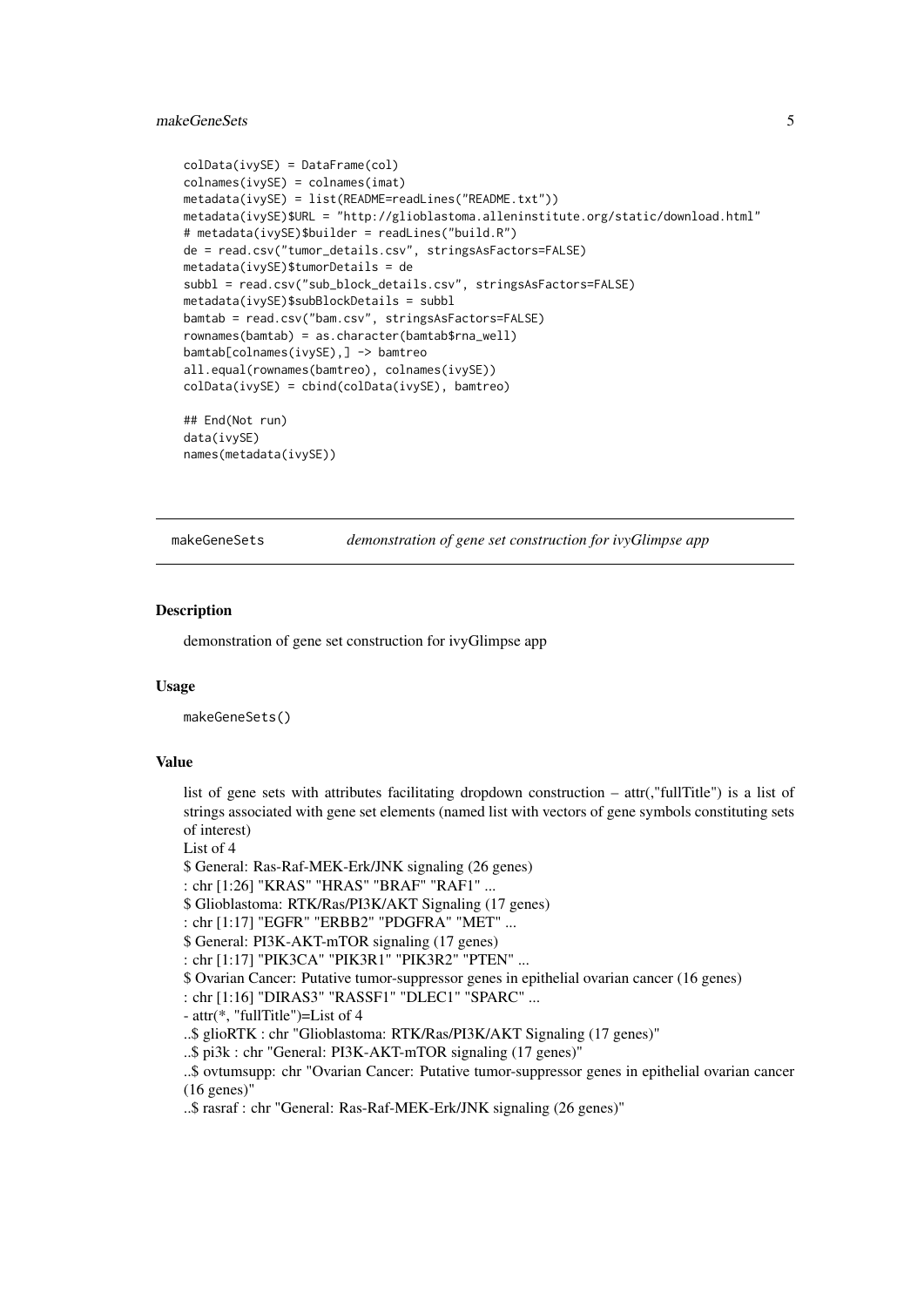#### Note

Should be replaced by selections from a general catalog.

#### Examples

```
str(makeGeneSets())
```
tumorDetails *helper functions for data access*

# Description

helper functions for data access

# Usage

```
tumorDetails(se)
```

```
subBlockDetails(se)
```
vocab()

# Arguments

se SummarizedExperiment instance, intended to work for ivySE in this package

#### Value

data.frames for tumorDetails, subBlockDetails and vocab

# Examples

```
data(ivySE)
dim(tumorDetails(ivySE))
```
<span id="page-5-0"></span>